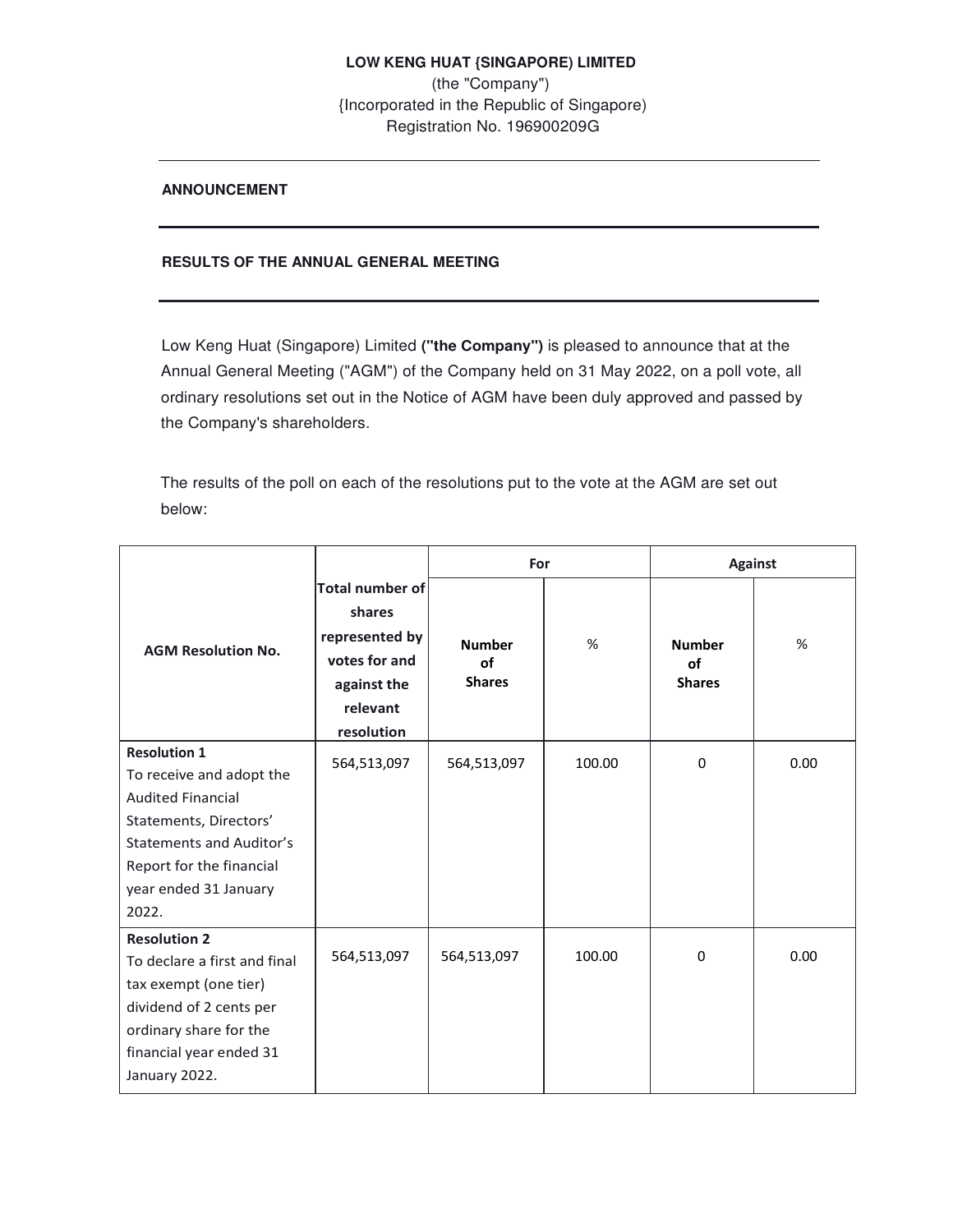### **LOW KENG HUAT (SINGAPORE) LIMITED Registration No. 196900209G**

Announcement: Results of Annual General Meeting held on 31 May 2022 Page **2** of **3** 

|                                                                                                                                                        |                                                                                                       | For                                  |        | <b>Against</b>                       |      |  |  |  |
|--------------------------------------------------------------------------------------------------------------------------------------------------------|-------------------------------------------------------------------------------------------------------|--------------------------------------|--------|--------------------------------------|------|--|--|--|
| <b>AGM Resolution No.</b>                                                                                                                              | Total number of<br>shares<br>represented by<br>votes for and<br>against the<br>relevant<br>resolution | <b>Number</b><br>of<br><b>Shares</b> | %      | <b>Number</b><br>οf<br><b>Shares</b> | %    |  |  |  |
| <b>Resolution 3</b><br>To re-elect Mr Low Poh<br>Kuan, a Director retiring<br>under Regulation 88 of the<br>Constitution of the<br>Company.            | 564,513,097                                                                                           | 564,467,397                          | 99.99  | 45,700                               | 0.01 |  |  |  |
| <b>Resolution 4</b><br>To re-elect Mr Chris Chia<br>Woon Liat, a Director retiring<br>under Regulation 88 of the<br>Constitution of the Company.       | 564,513,097                                                                                           | 562,585,097                          | 99.66  | 1,928,000                            | 0.34 |  |  |  |
| <b>Resolution 5</b><br>To re-elect Mr Cheo Chai<br>Hong, a Director retiring<br>under Regulation 88 of the<br>Constitution of the<br>Company.          | 564,513,097                                                                                           | 562,585,097                          | 99.66  | 1,928,000                            | 0.34 |  |  |  |
| <b>Resolution 6</b><br>To approve the Directors'<br>fee of \$215,000 for the<br>financial year ended 31<br>January 2022.                               | 564,513,097                                                                                           | 564,513,097                          | 100.00 | 0                                    | 0.00 |  |  |  |
| <b>Resolution 7</b><br>To re-appoint Foo Kon Tan<br>LLP, as Auditors of the<br>Company and to authorise<br>the Directors to fix their<br>remuneration. | 564,513,097                                                                                           | 564,513,097                          | 100.00 | 0                                    | 0.00 |  |  |  |
| <b>SPECIAL BUSINESS</b>                                                                                                                                |                                                                                                       |                                      |        |                                      |      |  |  |  |
| <b>Resolution 8</b><br>To authorise Directors to<br>issue shares pursuant to<br>Section 161 of the<br>Companies Act 1967.                              | 564,513,097                                                                                           | 562,630,797                          | 99.67  | 1,882,300                            | 0.33 |  |  |  |